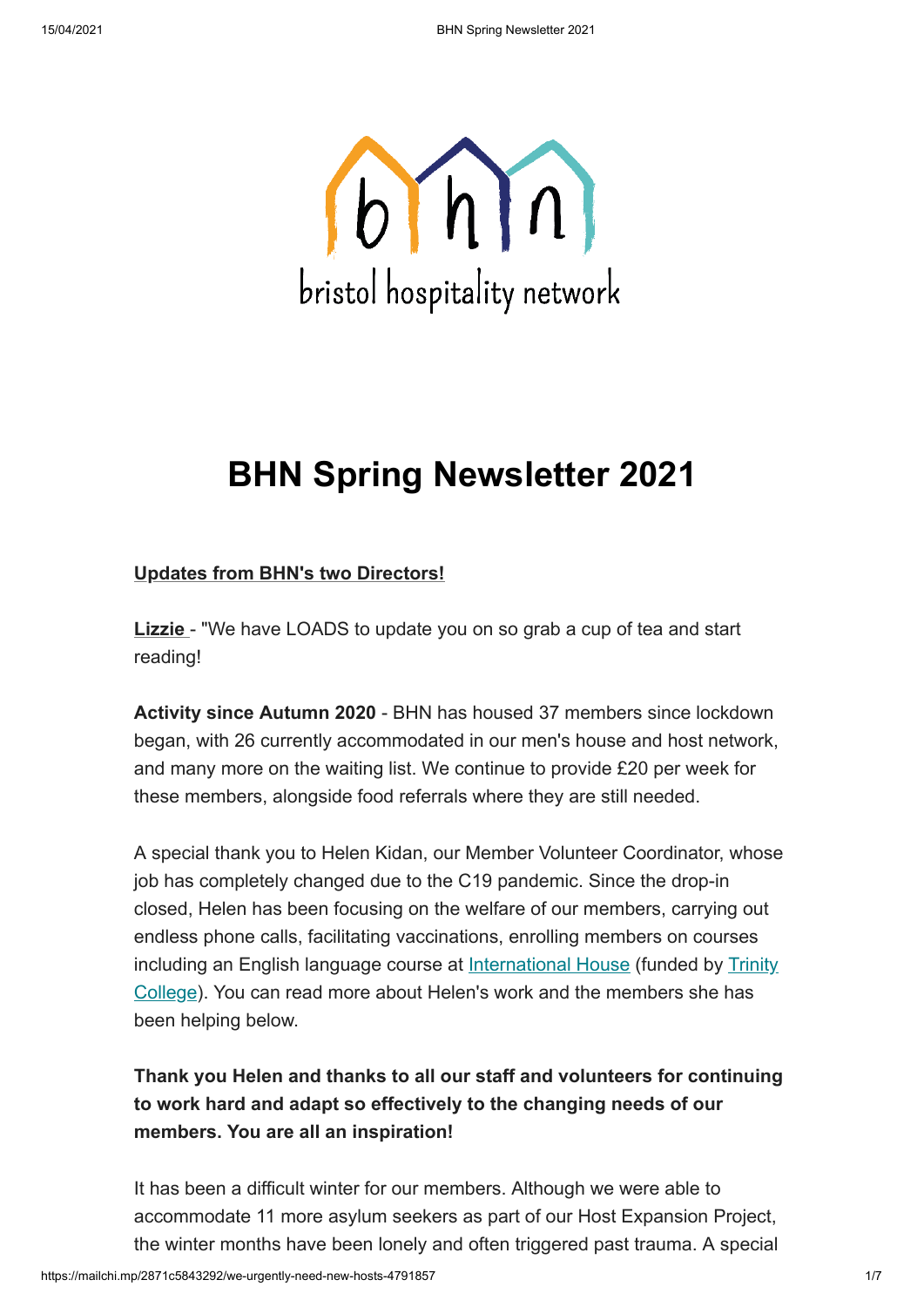#### 15/04/2021 BHN Spring Newsletter 2021

thank you to our staff and volunteers who have gone above and beyond supporting certain members' physical and mental health issues during this time and we look forward with hope as to when we can all meet up again.

On April 12th, we returned to Easton Family Centre to use the office and setup 1:1 meetings with members, either to discuss their case, manage accommodation changes or simply see how they are doing. We were operating in this way until the third lockdown in January this year, so we are pleased to be back as it has proven to be so vital in progressing asylum claims and supporting members with specific needs.

In other news, I will be staying on as Development Director for two days a week from May onwards, with Rachael returning as Operations Director for 2.5 days. Furthermore, I am expecting a baby, which is due mid-June, and so as soon as I transition to this new role in May I will be off on maternity leave in June! This means we are recruiting for my replacement in the form of a **Fundraising Manager**. Click [here](https://www.bhn.org.uk/vacancies) for information about the role and how to apply, or read the advert below."



Rachael Bee and her husband Peter with 14 month old Daniel.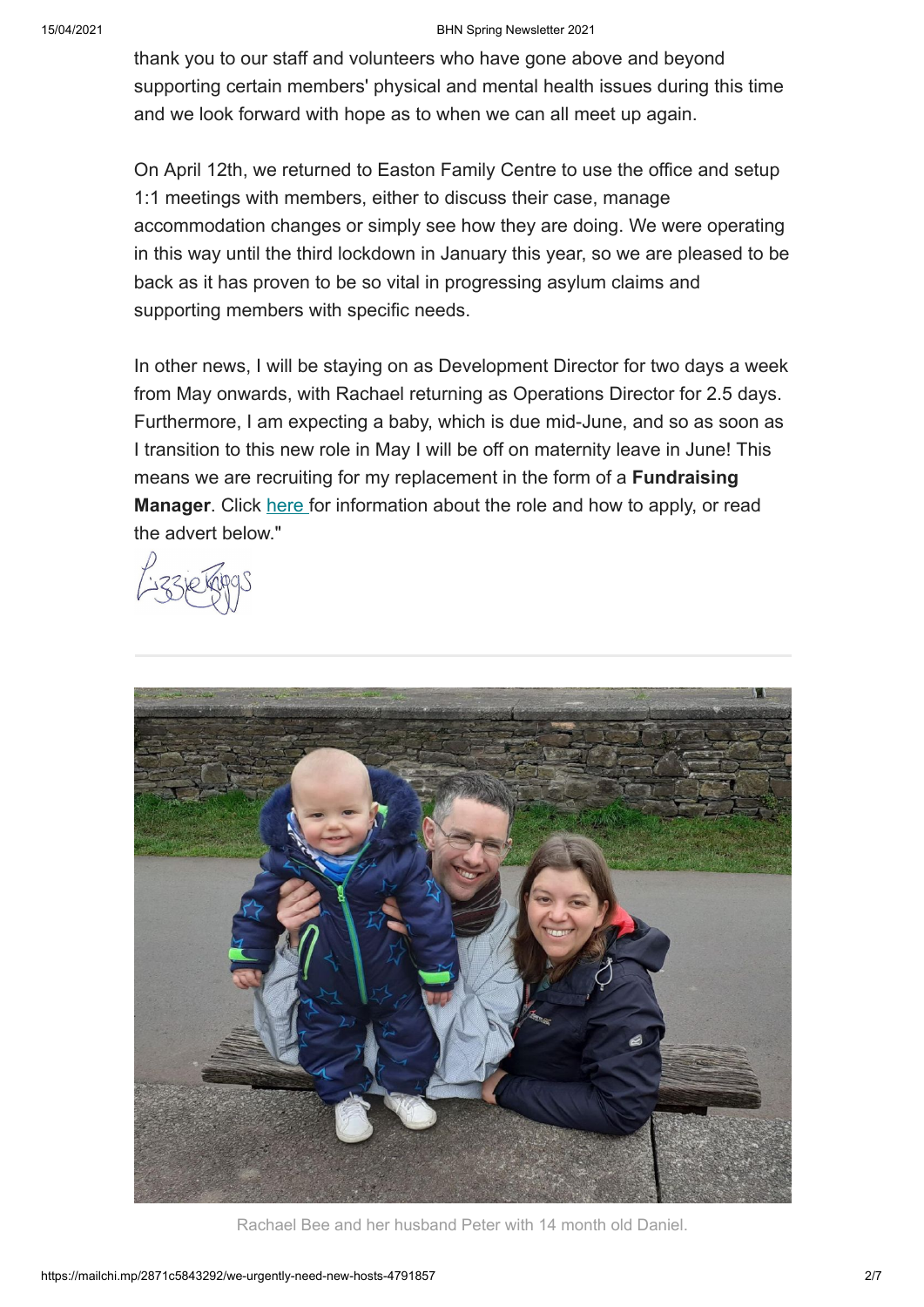**Rachael** - "I'm so pleased to be back to work at BHN and really look forward to reconnecting with all our amazing members, volunteers, trustees and staff. It's been a hard year for us all but we hope that things are looking a bit brighter for the year to come.

BHN has been working so hard over this pandemic and it's a testament to our community spirit and the wonderful BHN family that we've been able to carry on our core work of hosting destitute asylum seekers among all these challenges, even expanding our host network this year! We want to rebuild our community life as we are allowed to do so and hope you will join us again in offering hospitality at BHN's amazing Welcome Centre when we can. We can't wait until we can have feasts again and a packed centre, but this still feels a long way off right now!

A big thank you to all our wonderful supporters who kept us afloat through the huge challenge of the pandemic. We are a resilient community and we need each other's strength as we find a new way forward after Covid-19. Looking forward to seeing many of you soon."

### **Interview with Helen Kidan, Member Volunteer Coordinator at BHN (by Lizzie Briggs)**

#### **How has your role changed since the pandemic?**

*"Due to the drop-in stopping, I no longer focus on supporting Member Volunteers. Instead I now support Laura in her work with the Hosting Network. I have had to be a lot more flexible in supporting all staff with their roles where the need is greatest. This has meant I have learnt a lot about other areas of work across BHN."*

#### **How have members been over the winter months?**

*"I've seen more incidents of depression and there's a real need for members to have someone to talk to, either to meet practical needs or just to chat. The winter and the third lockdown made it really difficult for members to get out and about, so a lot of people have been stuck inside and are really lonely. I have tried to encourage them to get outside and go for walks, but they don't always feel like it. I have referred a number of our members to [Wesport](https://www.wesport.org.uk/), who provide tennis lessons and sports coach training to refugees, asylum seekers and individuals from disadvantaged communities."*

*"Regarding asylum claims, members have been feeling really frustrated with the slowness of their asylum cases due to the pandemic, as there aren't many solicitors processing this work, and those who are, are inundated."* 

#### **Has members' needs changed over the course of the pandemic?**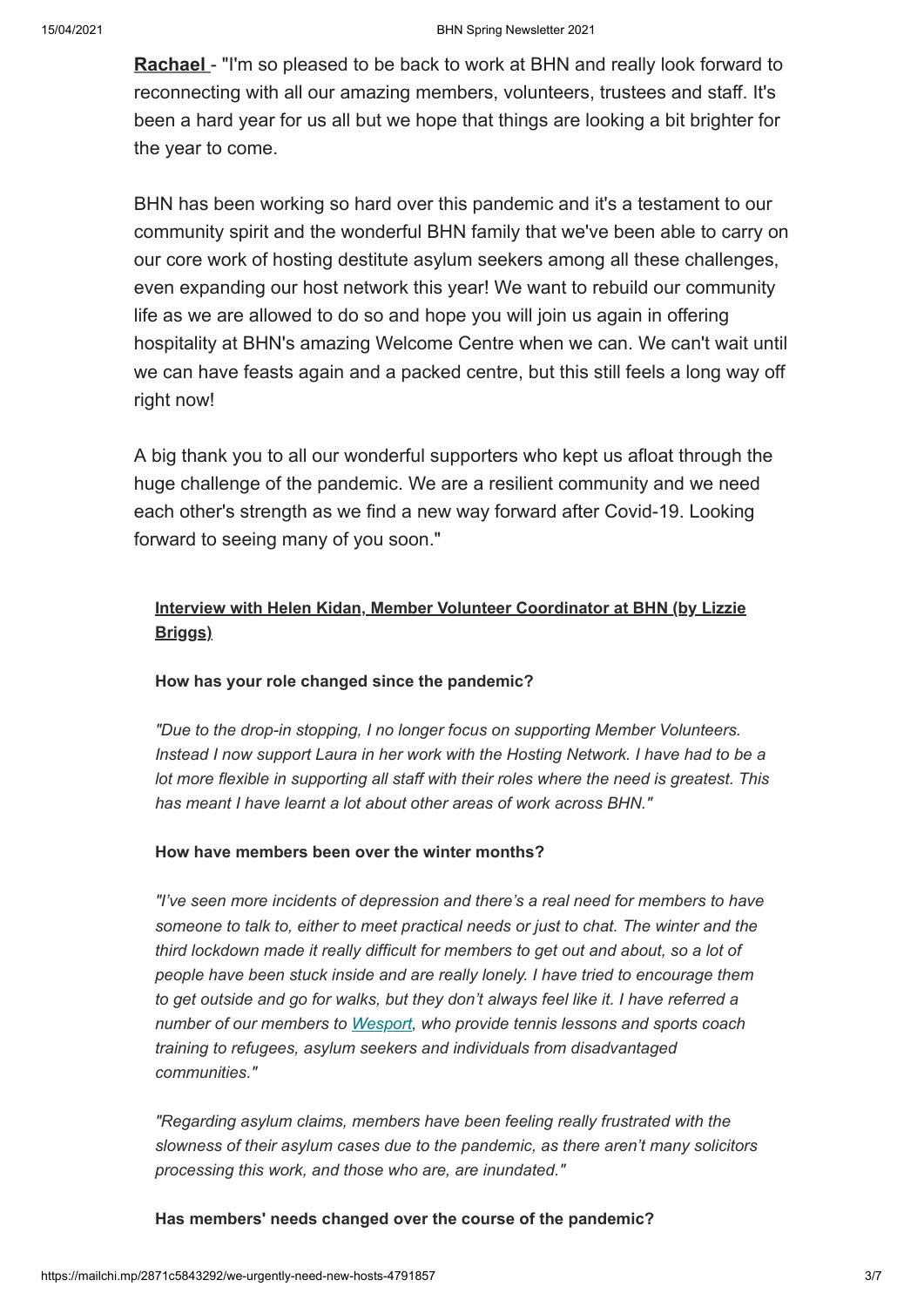#### 15/04/2021 BHN Spring Newsletter 2021

*"The need for food parcels for some of our members hasn't gone away. We have newly partnered with [91 Ways,](https://91ways.org/) which our members LOVE because they deliver halal meat! They are also doing extra deliveries to our men's hostel. [FareShare](https://fareshare.org.uk/) continues to be a fantastic partner, as has [Community Care Package](https://www.plougheaston.co.uk/vegbox) and [Aid Box Community](https://www.aidboxcommunity.co.uk/) (who provide clothes and household items). The latter has been useful where members have needed blankets, radiators, hot water bottles, jumpers, winter coats and shoes."*

*"Digital fatigue became apparent quite quickly for our members – they didn't want to engage with BHN via video call, because they are already doing this with family and friends back home. Phone calls work much better when it comes to connecting with members. Every time I speak to a member, their first question is always: 'when is the Welcome Centre going to re-open?'. We are all looking forward to that day!"*

#### **Thanks Helen for taking the time to share yours and our member's experiences!**



## **Held In Common Podcast: Stories from the People of Bristol** Polly Tisdall / The Network Bristol

Held In Common is a podcast that celebrates the stories that are held in our communities, in our common knowledge, in our folk histories and in our everyday. It seeks to bring together diverse voices and to celebrate all that we have, and hold, in common. This second series focuses on Home Truths: stories from Bristol residents about the positive actions they are taking to create secure homes for themselves and others - pandemic or no pandemic. Held In Common is made up of recordings contributed by Bristol residents via phone call, Zoom and WhatsApp voice note. It is important to us that as many people as possible are able to contribute. Occasionally this may affect sound quality but we think that's a sacrifice worth making!

Click on the image to listen to the podcast

## **INTERESTED IN HOSTING?**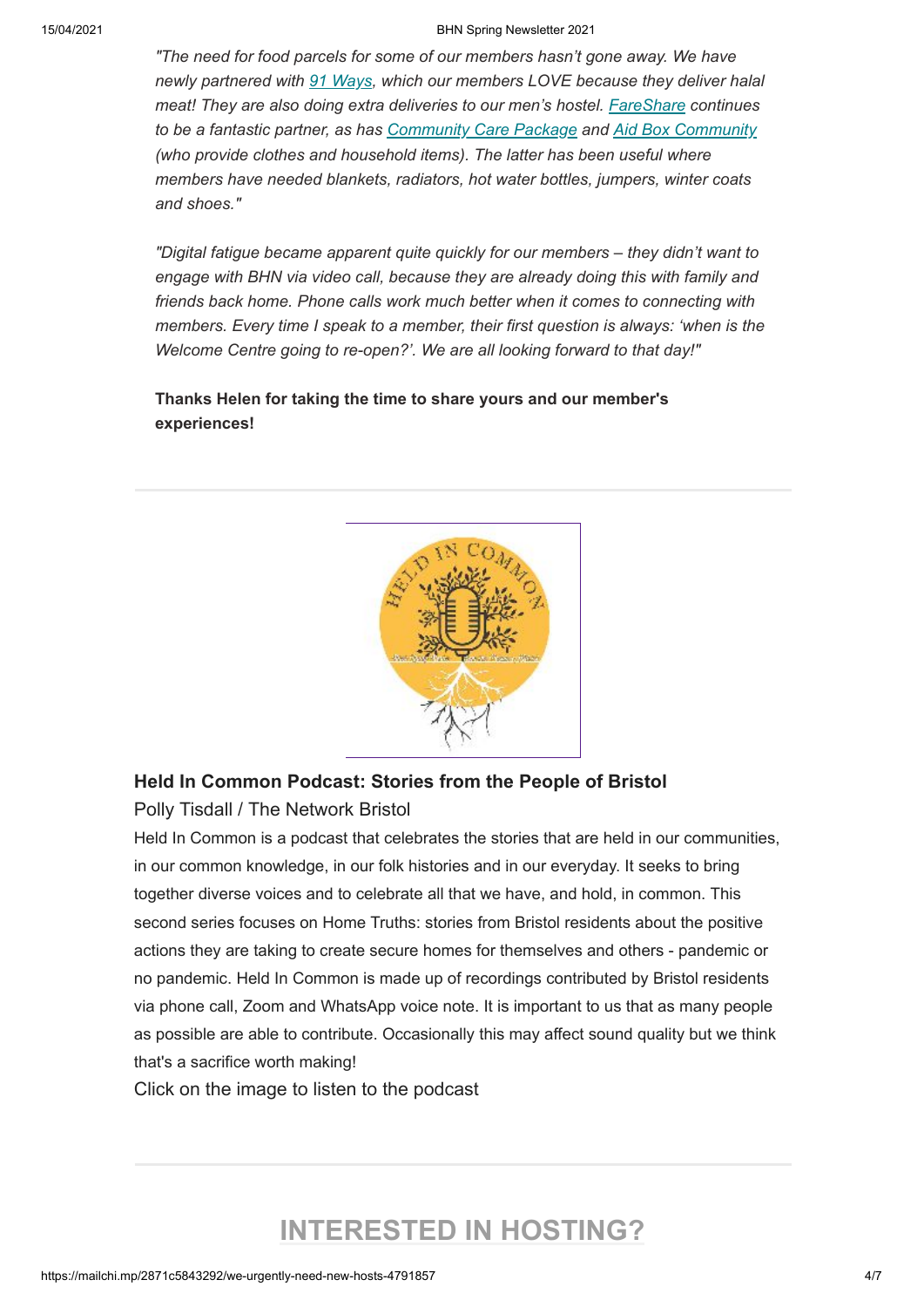#### 15/04/2021 BHN Spring Newsletter 2021

Then head over to **our blog** for an interview with current host Mike Orme, where you'll find out just how much he has enjoyed hosting over this past year.



## **Job Vacancy at BHN: Fundraising Manager**

Fundraising Manager (Maternity Cover)

**Salary**: £28,000 - £30,000pa (pro-rata), dependent on experience **Location**: Bristol office (Easton) and home **Contract**: Fixed-term, temporary contract (anticipated 13 months from May 2021) **Hours**: 2 days per week (15 hours) **Pension**: Defined contribution pension scheme (NEST) with 4% employer contribution

**We are looking for a Fundraising Manager to join our team as a temporary maternity cover. The positions key responsibilities will be fundraising from trusts and foundations and individuals, but we will also require the post holder to contribute to BHN's communications, develop other income streams, contribute to fundraising financial management and line-manage the Office and Finance Manager.**

The successful candidate will have at demonstrable experience of sourcing and bidwriting to trusts and foundations, as well as experience in fundraising from individual donors. To this end, they will have strong written and verbal communication skills and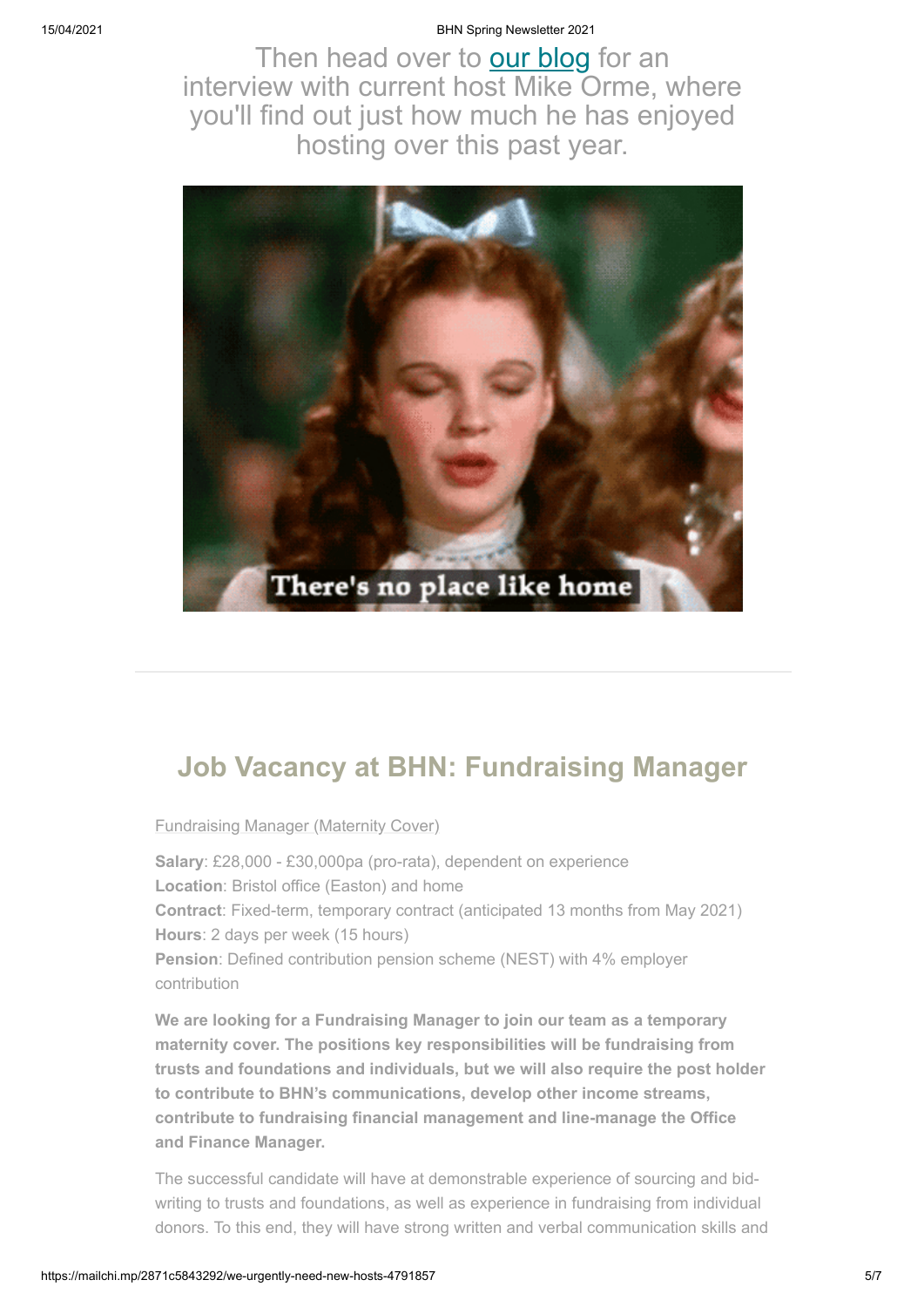an ability to quickly assimilate new information and tell it in a compelling and creative way.

If you want to informally discuss this position, do email Lizzie Briggs at [lizzieb@bhn.org.uk.](mailto:lizzieb@bhn.org.uk)

**Closing date: Midnight 18th April 2021.**

#### **[Apply Here](https://www.bhn.org.uk/vacancies)**



## **Bristol Refugee and Asylum Seeker Partnership (BRASP): COVID Collaboration and Call to Action**

*Date/Time: Thursday, 29 April, 2021 - 09:30 to 11:00 Location: Online Cost: Free Organised/hosted by: Bristol Refugee and Asylum Seeker Partnership and Voscur*

BRASP is a new partnership made up of 16 organisations supporting refugees and asylum seekers in Bristol.

This event will:

- Introduce Bristol Refugee and Asylum Seeker Partnership members, aims and vision
- Demonstrate the impact of our combined efforts in an official launch of BRASP Covid Collaboration Evaluation Report. We have all learned a lot from each other over the past 12 months and believe this collaboration is unique in its vision, intention and capability – something of which Bristol can be incredibly proud.